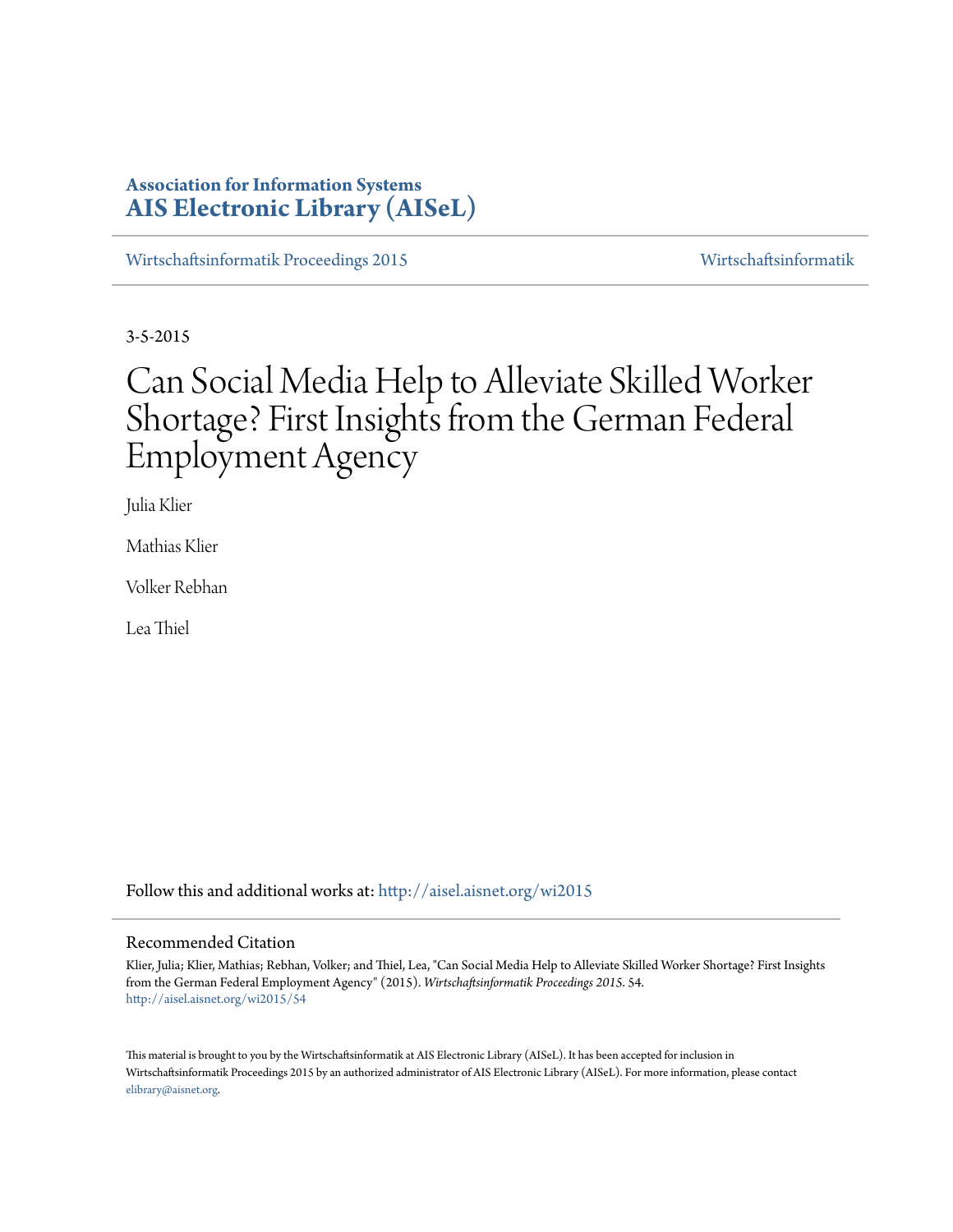# **Can Social Media Help to Alleviate Skilled Worker Shortage? First Insights from the German Federal Employment Agency**

Julia Klier<sup>1,\*</sup>, Mathias Klier<sup>1</sup>, Volker Rebhan<sup>2</sup>, and Lea Thiel<sup>1</sup>

 $1$  University of Regensburg, Regensburg, Germany {julia.klier,mathias.klier,lea.thiel}@wiwi.uni-regensburg.de <sup>2</sup> Bundesagentur für Arbeit, Nürnberg, Germany volker.rebhan@arbeitsagentur.de

**Abstract.** Due to a growing skilled worker shortage ever more companies are looking for new and innovative ways of recruiting talent. While first companies have started using social media for recruiting, there is still a lack of research on this topic, in particular on the use of social media for active sourcing. Therefore, this paper investigates, based on a case study at the German Federal Employment Agency, how active sourcing via social media can help to alleviate skilled worker shortage. Our findings indicate that social media are a suitable means to staff open job positions for which the traditional recruiting process failed, in particular for job positions requiring a high-quality matching and applicants with an academic background. The creation of a modern brand and the strengthening of networking activities of employees are a positive by-product.

**Keywords:** Social Media, Active Sourcing, Skilled Worker Shortage, Case Study Research, Federal Employment Agency

# **1 Introduction**

Recently, companies have been witnessing both a growing shortage of skilled workers and a "war for talent" [1-3]. Changes in technology are shifting labor demand towards highly skilled professions and talent. At the same time, demographic shifts are decreasing labor supply. Consequently in 2014, the 1,000 highest-grossing companies in Germany had difficulties to staff job positions for 35.8% of their vacancies; 5.8% of the companies expected vacancies to remain unstaffed [1]. This shortfall is expected to increase in the future [4]. Consequently, it is essential for human resource departments to find new and innovative ways of recruiting talent [5].

The rise of social media is considered to offer great potential for innovations and improvements along the whole value chain of organizations. To date, companies have been using social media in marketing, product development, sales, and customer support [6]. Therefore, in the context of the growing shortage of skilled workers the question arises whether social media, in particular business-oriented platforms like LinkedIn and XING, can offer new insights in and innovative means to recruiting

<sup>12&</sup>lt;sup>th</sup> International Conference on Wirtschaftsinformatik,

March 4-6 2015, Osnabrück, Germany

Klier, J.; Klier, M.; Rebhan, V.; Thiel, L. (2015): Can Social Media Help to Alleviate Skilled Worker Shortage? First Insights from the German Federal Employment Agency, in: Thomas. O.; Teuteberg, F. (Hrsg.): Proceedings der 12. Internationalen Tagung Wirtschaftsinformatik (WI 2015), Osnabrück, S. 797-810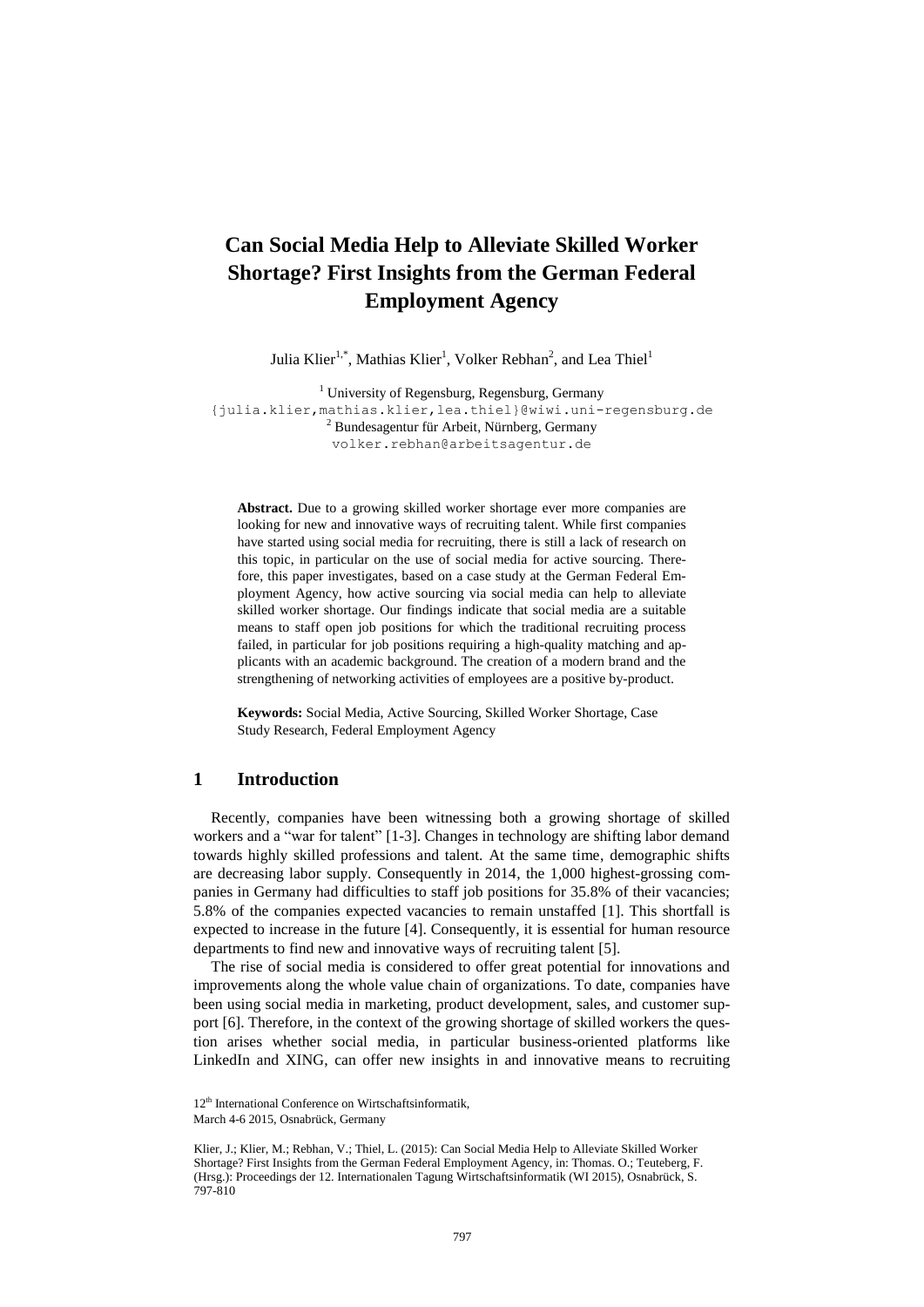(e.g. [5], [7], [8]). Indeed, first companies have recently started to use social media for employer branding, for candidate screening as well as for searching potential job candidates, which is referred to as active sourcing (e.g. [9-12]). In research, however, the use of social media in recruiting has not been sufficiently investigated yet [8], [13], [14]. In particular in the context of active sourcing, there is still a lack of theoretically and methodically sound research. Furthermore, to the best of our knowledge, no previous research has focused on active sourcing of skilled labor via social media in cases where traditional processes reach their limit.

Thus, the aim of this paper is to analyze how social media can be used to alleviate skilled worker shortage. To gain deeper insights, we conducted an exploratory case study in cooperation with the German Federal Employment Agency. Note that in addition to placing and providing unemployment benefits, helping employers to staff open job positions is a core task of the Federal Employment Agency. As it bundles open job positions of a multitude of companies, it provides us with the opportunity to analyze active sourcing for a critical mass of open job positions.

The remainder of this paper is organized as follows. In the next section, we briefly review the theoretical foundations and related literature. In Section 3 we describe the research design and in Section 4 the data collection and analysis. Afterwards, we present our findings, followed by a discussion of the results in Section 6. Finally, the last section concludes with a brief summary.

# **2 Research Background**

#### **2.1 The Nature of Social Media**

With the rapid proliferation of a new class of information technologies known as social media, communication, collaboration and networking among human beings have reached a previously unknown reach, intensity, and speed [15]. According to Kane et al., social media networks are characterized by four essential features namely that "users (1) have a unique user profile  $[\dots]$ ; (2) access digital content through  $[\dots]$ various search mechanisms provided by the platform; (3) can articulate a list of other users with whom they share a relational connection; and (4) view and traverse their connections and those made by others on the platform" [15, p. 279]. Among the most well-known platforms today are Facebook, Twitter, and LinkedIn used by hundreds of millions people around the globe. Despite the wide-spread adoption of social media, their application for organizational use has just begun [15]. Previous studies revealed the great potential of social media along the whole value chain (e.g. [6], [16]), particularly in marketing (e.g. [17]) but also in product development (e.g. [18]), sales and electronic commerce (e.g. [19]), customer support (e.g. [20]), and knowledge sharing (e.g. [21], [22]). An area that, for a long time, has not been in the primary focus of researchers is the use of social media in human resources. First studies show that social media can be used to increase employees' motivation and identification with the company [23], and to "foster a culture of collaboration" [24, p. 8]. However, scholars argue that more "research needs to be conducted in order to evaluate the impact of utilizing OSN in the recruitment, selection and hiring process" [13, p. 22] (cf. also [1],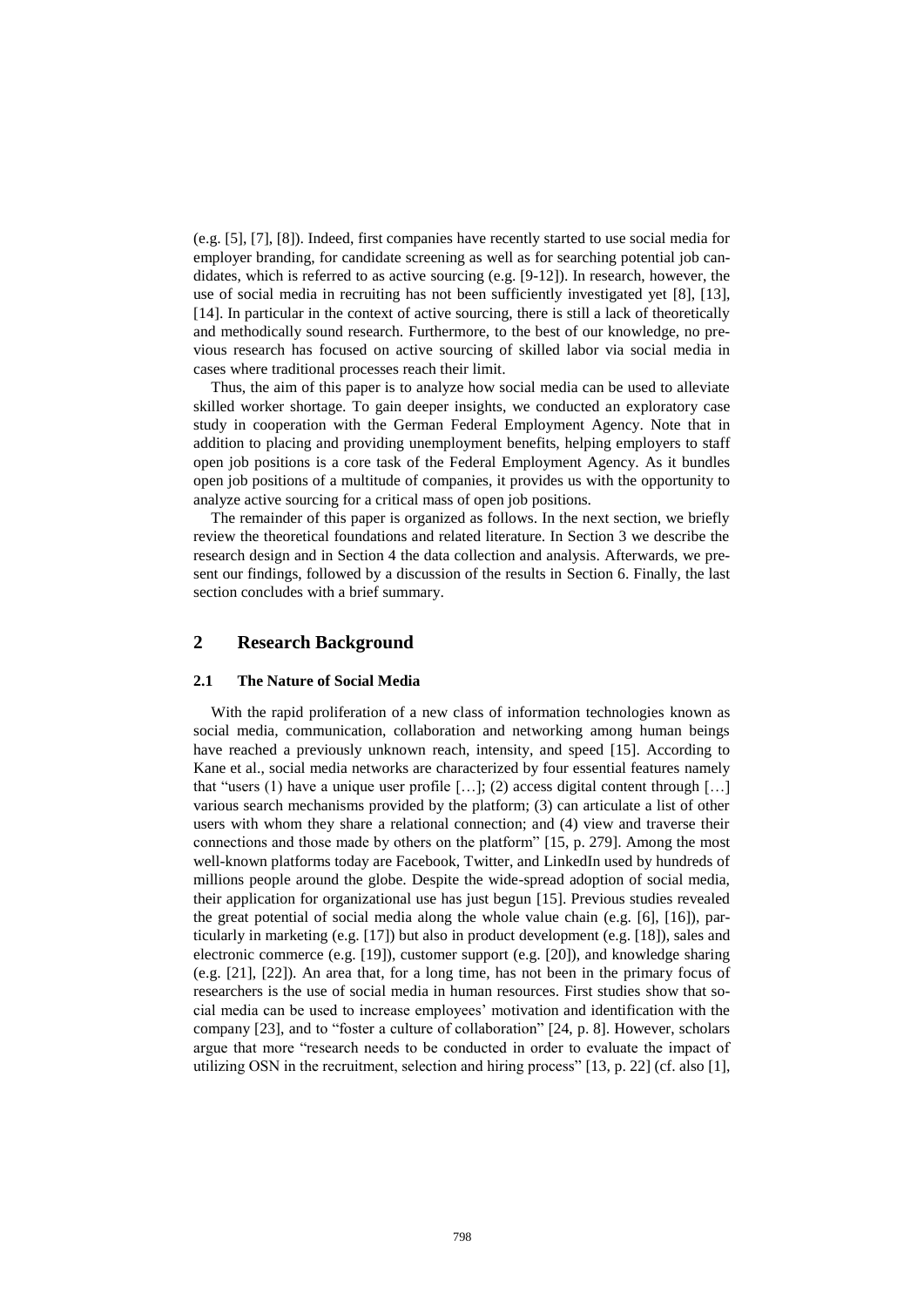[25]). As first researchers follow this request, the next section gives an overview of studies in the context of social media and recruiting.

#### **2.2 Social Media and Recruiting**

Previous contributions on social media and recruiting can be divided into research on employer branding, screening, and active sourcing of candidates. In the following, a short overview of the respective literature streams is provided.

The increasing use of social media for employer branding (cf. [1], [26]) led to a growing scholarly interest in this domain. Employer branding is defined as a strategy in human resources to promote a positive employer image to attract new talent and improve recruitment, retention, and commitment of employees [27], [28]. Previous research shows, for instance, that social media enable companies to improve the awareness of job candidates, in particular new target groups, for their employer brand [9] and support companies in establishing contact and actively communicating with potential job candidates [5], [12]. Hereby, social media facilitate a "shift from exchange-based recruitment practices to relationship-based approaches" [5, p. 152] (cf. also [12], [29]). Using social media for employer branding can furthermore increase the quality of applications [5]. The effectiveness of employer branding depends on several factors, for instance its alignment and integration within the organization's existing recruitment processes [12], a clear definition of target groups [7], as well as a careful selection of the information that companies present on their profiles [30].

Besides employer branding, practitioners and researchers increasingly address the use of social media for the screening of job candidates during the application process. Several studies investigate and critically discuss, for instance, the validity and reliability of information such as personality, intelligence and performance on social media platforms (e.g. [8], [10], [12], [13], [31], [32]). Furthermore, previous research analyzes how social media affect recruiting decisions showing that negative information on job candidates tend to outweigh positive information [33]. As boundaries between private and professional information are blurred on social media platforms, their use for screening candidates raises ethic and legal questions and calls for organizational policies ([8], [13], [34]), such as guidelines and trainings for employees [10], [12].

In contrast to employer branding, active sourcing aims to recruit specific candidates [9]. Despite the fact, that the growing shortage of skilled workers is raising the importance of active sourcing, only very few studies have addressed the use of social media for active sourcing. So far the discussion has been shaped by practitioners (e.g. [12]). According to these practitioners, social media platforms are mainly used to increase the talent pool of companies, for instance by enabling companies to address passive job seekers [11], [12]. Based on semi-directive interviews with eleven recruiters in software and computing services companies, Girard and Fallery [5] affirm this thesis. To date, no quantitative assessment of active sourcing to confirm the practitioners' thesis that social media can increase the talent pool has been conducted so far. Analyzing LinkedIn profiles of 200 randomly selected users, DeKay [11] even show that almost all members of business-oriented social media platforms indicate an interest in job offers on their profile, thus cannot be seen as true passive jobseekers. Be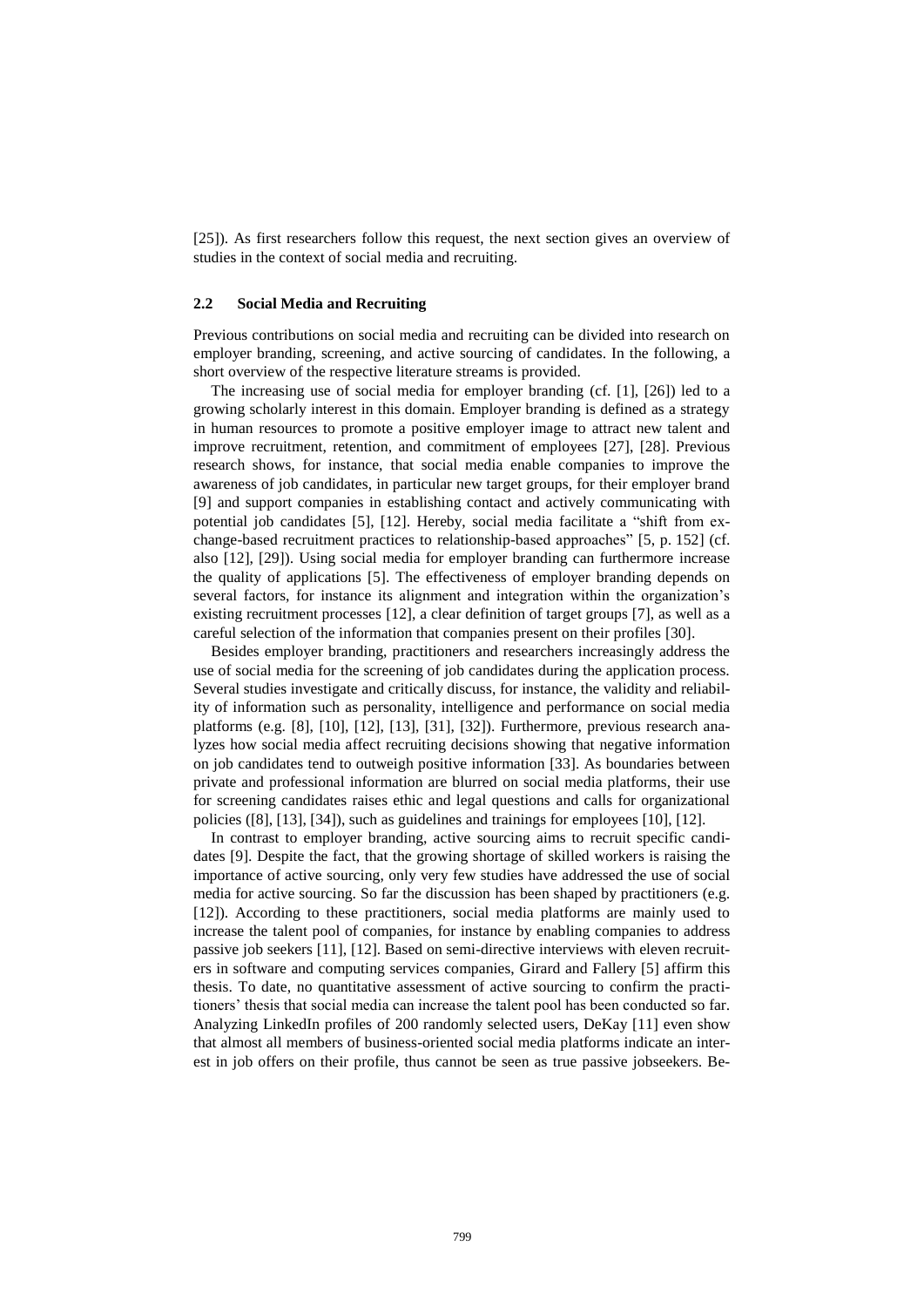sides increasing the talent pool, first studies indicate that social media may affect the quality of the talent pool. Girard and Fallery for instance show that applications based on active sourcing on social media platforms are perceived by companies as "generally of better quality" [5, p. 151]. Practitioners have identified two explanations: First, passive candidates are often considered to be especially stable employees [11] and highly talented [12]. Second, social networks can help recruiters to better assess candidates since in social networks candidates tend to provide more information than in traditional applications [8]. In that context, companies claim active sourcing via social media to be time consuming because of the time invest for recruiters for identifying sourcing patterns, assessing users' personality and job-adequacy and converting candidates from passive to active jobseekers [5].

#### **2.3 Research Gap and our Contribution**

Summing up, despite the increasing use of social media in recruiting, compared to other fields recruiting has only been rarely investigated so far. In fact, several studies have acknowledged a need for future research stating that "more [...] research needs to be conducted in order to evaluate the impact of utilizing OSN in the recruitment [...] process." [13, p. 22]. Research is particularly needed in the field of active sourcing via social media. While first theses on advantages, disadvantages and best practices have been provided by practitioners (e.g. [12]), well-founded research is still lacking. Indeed, to the best of our knowledge no previous research has been conducted to quantitatively document and assess active sourcing processes via social media, in particular in context of skilled labor shortage. Against this background, we aim to analyze the use of social media for active sourcing using a multi-method approach, combining qualitative and quantitative methods [35]. In our context this seems particularly appropriate for two reasons. First, social media platforms are a multidimensional and complex domain that one method would be unlikely to capture adequately [36]. Second, using multiple methods allows enhancing the validity of findings by clarifying results generated by one method with another one and by drawing on strengths of several methods while offsetting their weaknesses [37], [38].

## **3 Research Design**

#### **3.1 Case Study Research**

We draw on case study research to determine how social media can be used to alleviate skilled worker shortage. A case study "is an empirical inquiry that investigates a contemporary phenomenon in depth and within its real-life context […]" [39, p. 18]. We believe that an exploratory case study is well-suited to be used for our problem for three reasons. First, case study research provides a way to analyze the use of social media in the context of recruiting in a natural setting. It is not limited to a specific aspect, but is looking at various organizational facets involving a high level of complexity, for instance how the use of XING in companies or organizations is perceived both internally and externally. Second, the case study approach is an appropriate way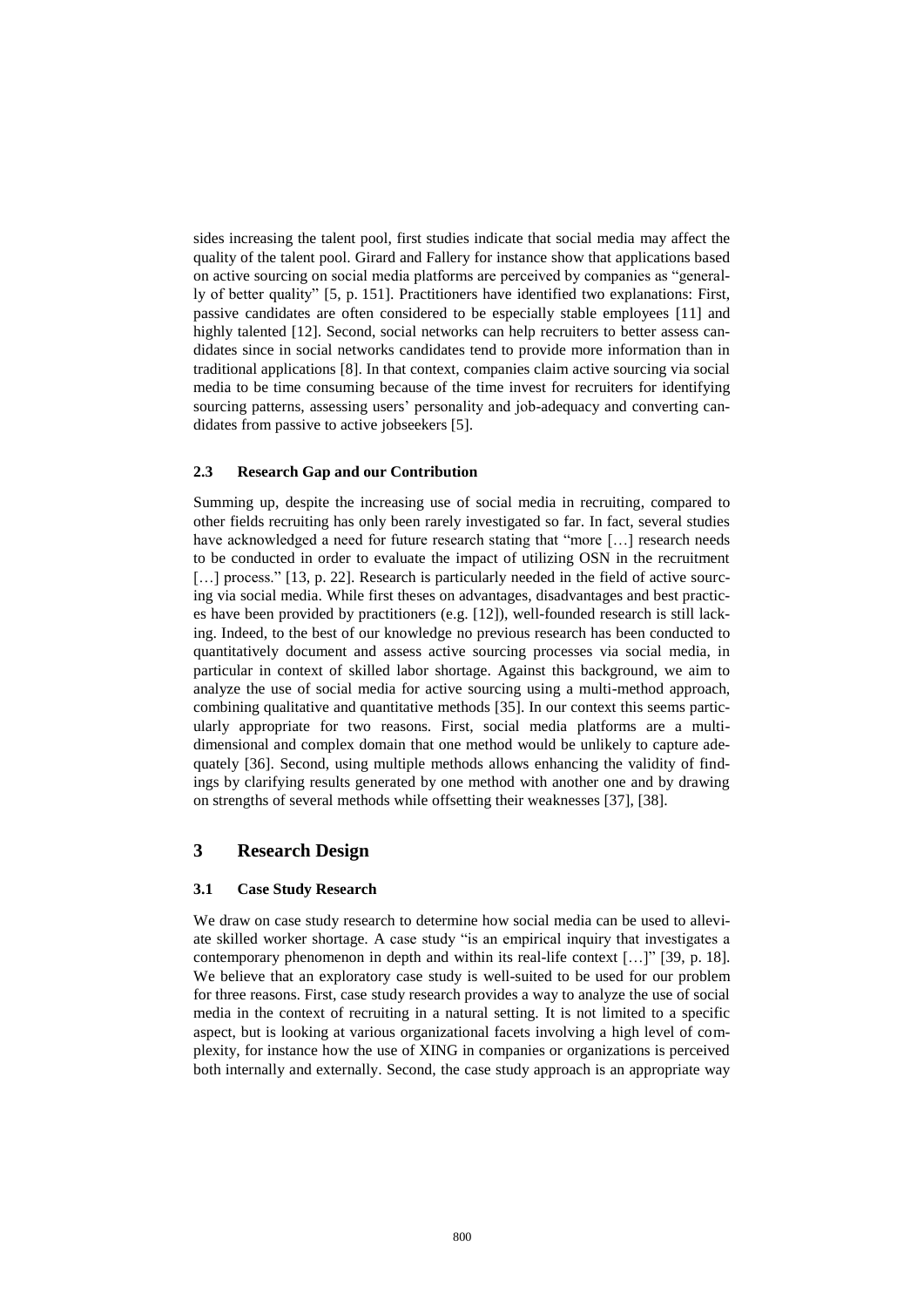to analyze a phenomenon at its early stages [40]. Since only limited research (in particular quantitative research) has been conducted so far on active sourcing via social media, a "holistic and in depth investigation", as provided by case study research, is required [41, p. 370]. Triangulating results using both quantitative data from documentation and qualitative data from interviews helps to reveal the multiple facets of the phenomenon ensuring that our research question is not explored through one lens only. Third, when analyzing active sourcing, phenomenon and context are not clearly obvious [42]. For instance, characteristics of positions or candidates may affect the results. The "ability [of other research methods like surveys] to investigate the context of a phenomenon is extremely limited" [39, p. 18].

#### **3.2 Setting**

The case organization we selected is the German Federal Employment Agency *(Bundesagentur für Arbeit)*. The Federal Employment Agency is the largest provider of labor market services in Germany, with more than 95,000 employees and a Germanywide network of 156 employment agencies. It provides a comprehensive set of services for citizens, companies, and institutions. Its core tasks include the placement of unemployed in training and employment, career counseling, and the payment of unemployment benefits. Furthermore, it is responsible for helping companies find candidates to fill open job positions. In 2012, more than two million open positions were registered at the Federal Employment Agency.

Like countless other companies, in times of skilled worker shortage, the Federal Employment Agency is looking for new and innovative ways to find candidates, especially for job positions which require highly qualified candidates. As the Agency bundles job positions from a multitude of companies, the Federal Employment Agency allows us to investigate a critical mass of open job positions that could not be staffed otherwise. Thus, together with the Federal Employment Agency we set up a pilot study in which social media were used for active sourcing. To investigate active sourcing in the context of skilled worker shortage, we focused on job candidates for positions that could not be staffed using the traditional process. The pilot was conducted in three locations across Germany spanning a four-month period between November 2012 and February 2013. As a social media platform for the pilot respectively case study we selected XING, being the most commonly used social media platform for active sourcing in Germany [1]. Job counselors of the Federal Employment Agency involved in our case study were asked to create user profiles on XING representing them in their professional capacity as agency employees. In addition to user profiles, the Federal Employment Agency started an official presence on XING including information and news about the Federal Employment Agency. Before starting our case, no coordinated activity on XING was carried out.

#### **3.3 Unit of Analysis**

To relate the case study to a "broader body of knowledge" [42, p. 610], it is essential to define what the case is, by specifying the unit of analysis. In our case, the unit of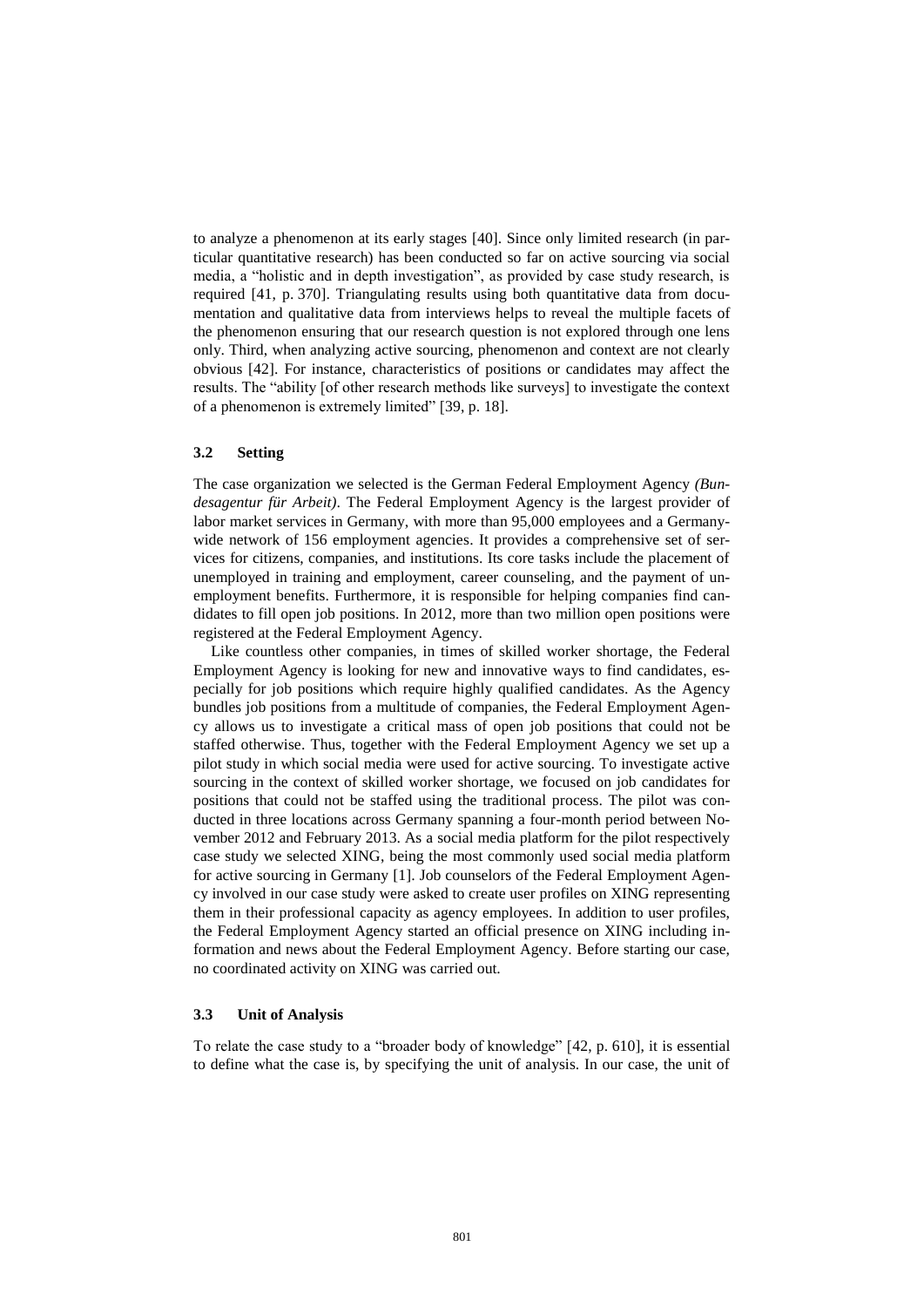analysis is the process of actively sourcing job candidates via XING. With our focus on job positions for which the traditional process has been proven unsuccessful, we try to address a contemporary societal challenge with increasing relevance.

In the traditional process, open job positions registered at the Federal Employment Agency are filled by matching job requirements from employers with information on unemployed candidates in the internal information system. In a second step, potential candidates are contacted by phone, e-mail, per post or in a personal appointment. If candidates are interested, job counselors establish contact between the candidate and the employer and report the outcome of their interaction. In our case study, job counselors used XING for searching candidates for open positions for which the traditional process had proven unsuccessful. The process of active sourcing via XING consisted of five steps as represented in Figure 1. First, the job counselors chose open job positions for active sourcing. Employers, for whom the traditional placement process was not successful, were asked permission to use XING for sourcing activities. Second, using the XING Talent Manager (XING's active sourcing tool that enables recruiters to identify and manage candidates) they conducted a search in XING for potential candidates by filtering for qualifications and requirements. Third, using their user profiles, job counselors contacted candidates via XING asking whether they would be interested in the open job position and recorded responses. Note, that job counselors were solely allowed to contact candidates whose profiles indicated that they were interested in career perspectives. Furthermore, they were obliged to personalize each message by citing three matches between user profile and job position. Fourth, the job counselors filtered positive responses of candidates. For all positive responses, in a fifth step they established contact between the candidates and the employers. Based on interviews, the employers decided about placements and informed job counselors; the job counselors recorded all placements.

| Step 1                                                 | Step 2                                                   | Step 3                                                       | Step 4                                                          | Step 5                                                                                      |
|--------------------------------------------------------|----------------------------------------------------------|--------------------------------------------------------------|-----------------------------------------------------------------|---------------------------------------------------------------------------------------------|
| Choose<br>open job<br>positions for<br>active sourcing | Conduct search<br>in XING for<br>potential<br>candidates | Contact<br>candidates via<br>XING and<br>record<br>responses | Filter<br>positive<br>responses of<br><b>XING</b><br>candidates | Establish<br>contact (bet-<br>ween candidates<br>and employers)<br>and record<br>placements |

**Fig. 1.** Description of active sourcing process via XING

# **4 Data Collection and Analysis**

To get a richer picture of the phenomenon of interest, literature suggests using different sources of evidence to investigate the unit of analysis [39], [41], [42]. We had the opportunity to collect qualitative and quantitative data from two sources allowing the 1 triangulation of data, fostering greater confidence in the validity of the results.

First, we collected data on all steps of the process of active sourcing for the whole period of the pilot ranging from November 2012 to February 2013. The pilot was run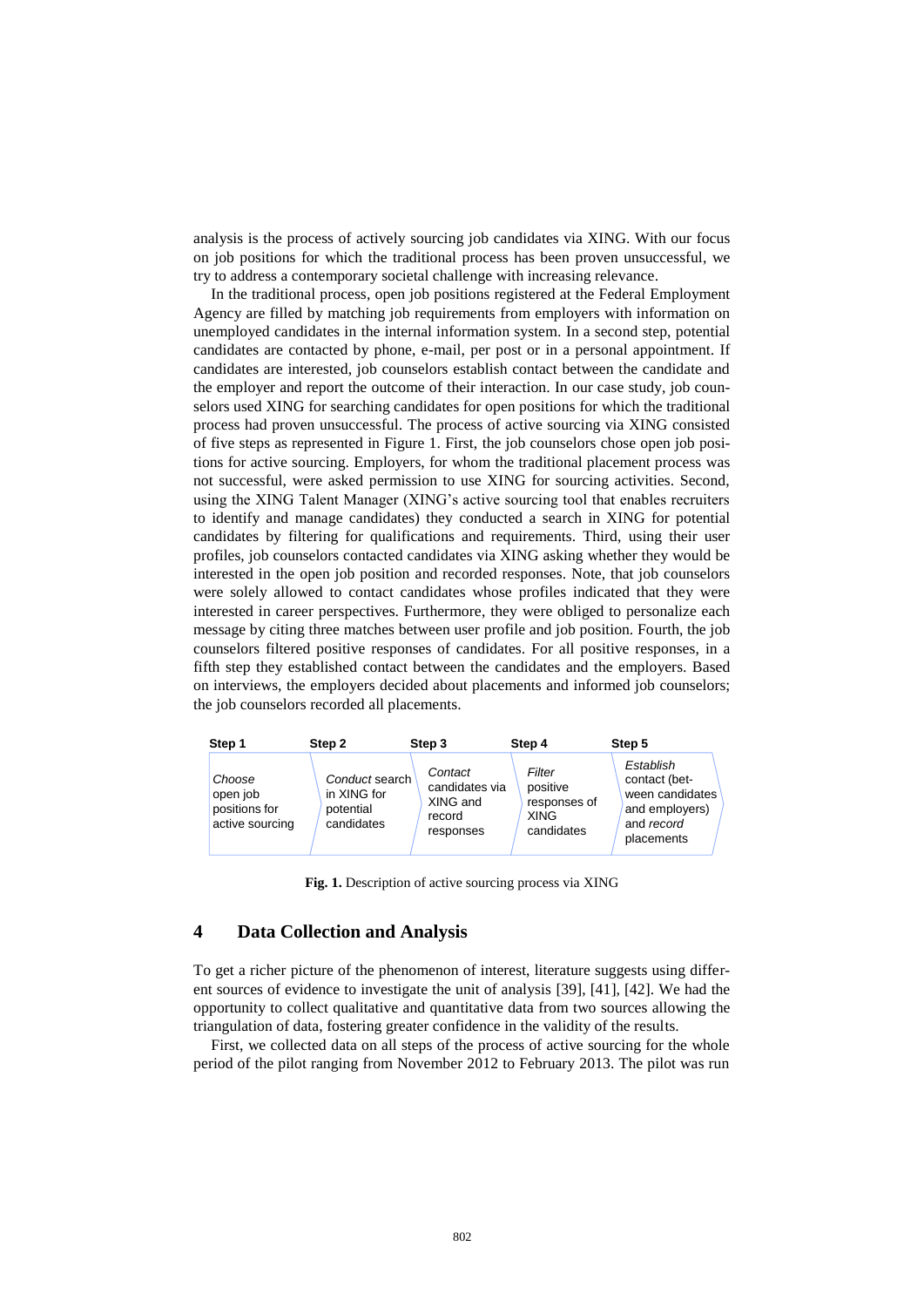in three locations across Germany (in the south, southwest and west of Germany) to ensure a representative data selection. Overall, three teams of in total 15 people (each team with a team leader as the XING coordinator plus three to five job counselors) participated in the pilot. This team-based approach allows us to obtain a rich set of observations and quantifications thus fostering greater confidence in the results [43], [44]. All participants were qualified for online social network usage in a preparatory training. Data documentation was performed by all job counselors in MS Excel on an on-going basis. For each open job position the process of active sourcing was documented from end-to end, providing a comprehensive view.

Second, to get a comprehensive picture beyond the quantitative documentation, we conducted 12 semi-structured interviews with employees involved in the pilot to obtain their assessment of using XING for active sourcing. The interviews were conducted in March and April 2013. All interviews were based on an interview guide containing 15 questions (cf. [45]), ten of which referred to the evaluation of XING as an instrument for active sourcing. For instance, employees were asked "How satisfied are you as an employee with XING as an instrument for active sourcing?" and "In your opinion, what is the importance of XING for the Federal Employment Agency as a modern service provider?". The remaining five questions concerned the use of XING in the pilot, for instance "How much time per week did you spend on average on the process of active sourcing via XING?". In closed questions, the assessment of the interviewees was raised either using a Likert scale, reaching from 1 (worst manifestation) to 5 (best manifestation) (cf. e.g. [46], [47]) or a dichotomous question (yes/no). The interviews were conducted by telephone and took on average 18.5 minutes. They were documented in writing during the interview. Answers to open questions were coded based on the written documentation to allow for systematic clustering. Similar to Brecht et al., the coding was done in three steps: open, axial and selective coding (cf. [9]). To ensure a high quality of categorization we used the method of double coding, thus each statement was analyzed independently by three researchers (cf. e.g. [48], [49]). The reliability of agreement among the researchers was measured with Krippendorff's alpha [50] which has been appraised to be a wellsuited measure of reliability in content analysis [51]. We observed a value for Krippendorff's alpha of 0.903 reflecting a high reliability of agreement within the team of researchers. Indeed, according to Krippendorff a value of 0.800 is required for convincing conclusions while tentative conclusions are still acceptable for values between 0.800 and 0.667 [50]. In case of disagreement, we based our decision on a team discussion. When presenting our findings, we use quotes for illustration. Since the interviews were conducted in German, all quotes were translated into English [52].

# **5 Findings**

#### **5.1 Key Findings from Documentation**

To analyze active sourcing via XING, we calculated the absolute numbers for each step of the active sourcing process (from "choose open job positions for active sourcing" to "establish contact between candidates and employers and record placements",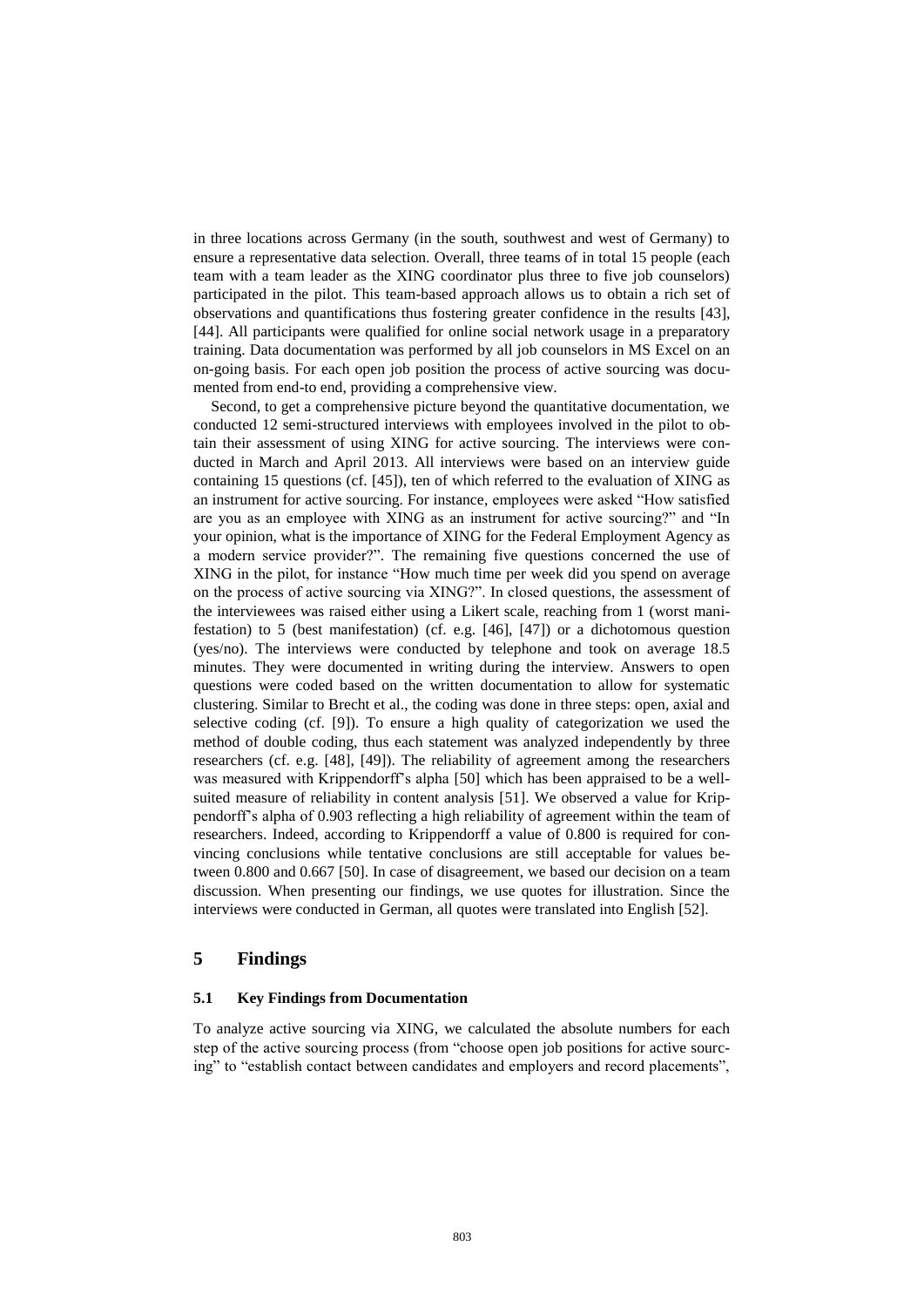cf. Figure 1) and conversion rates between all steps for the entire observation period from November 2012 to February 2013. Figure 2 illustrates the results (not to scale).

Overall, XING was used for 212 open job positions that could not be staffed via the traditional process. Job counselors identified 206 potential candidates for these job positions and contacted them via XING. Of those 206 candidates 86 responded (response rate of 41.7%). Even though we focused on jobs that could not be staffed the traditional way, this is clearly above the response rate of less than 21% that most companies report for active sourcing (i.e., 52.1% of companies report a response rate less than 21%, solely 11.8% a rate above 41%) (e.g. [53]). Moreover, candidates replied very quickly: 68.6% responded within less than five days, a mere 5.8% had not responded after three weeks. In their responses, 31 candidates indicated interest in the presented job (36.0% of all respondents). In sum, the positive response rate of 14.6% at the Federal Employment Agency (share of positive responses to contacted candidates) equaled the one reported in previous studies (e.g. [53]). In the end, five candidates (16.1% of all positive responses) were placed. Hence, overall we report a conversion rate from contact to placement of candidates in job positions for which no candidate was found using the traditional process of 2.4%.



**Fig. 2.** Key findings from documentation

#### **5.2 Key Findings from Interviews**

Besides the quantitative results based on the documentation, we used the employees' qualitative assessment of using XING for active sourcing to obtain a broader perspective. In total, 12 employees were interviewed. Overall this assessment was predominantly positive. 6 interviewed employees were pleased or very pleased with XING as an instrument for active sourcing, not a single employee was strongly unsatisfied (2 refrained from this question). Furthermore, 83.3% of the interviewees voted for adopting XING Germany-wide as a regular, additional instrument for active sourcing, while solely 16.7% voted against. According to one interviewee "you cannot always measure the impact of XING with performance indicators […], but I benefit from XING immensely in my daily work" (Quote of interviewee 3 further referred to as *i*3). We identified two main reasons for this satisfaction.

*Improvement of Quality.* 58.3% of the interviewees assessed the target of raising the quality of matching job positions and candidates via XING as exceeded or sub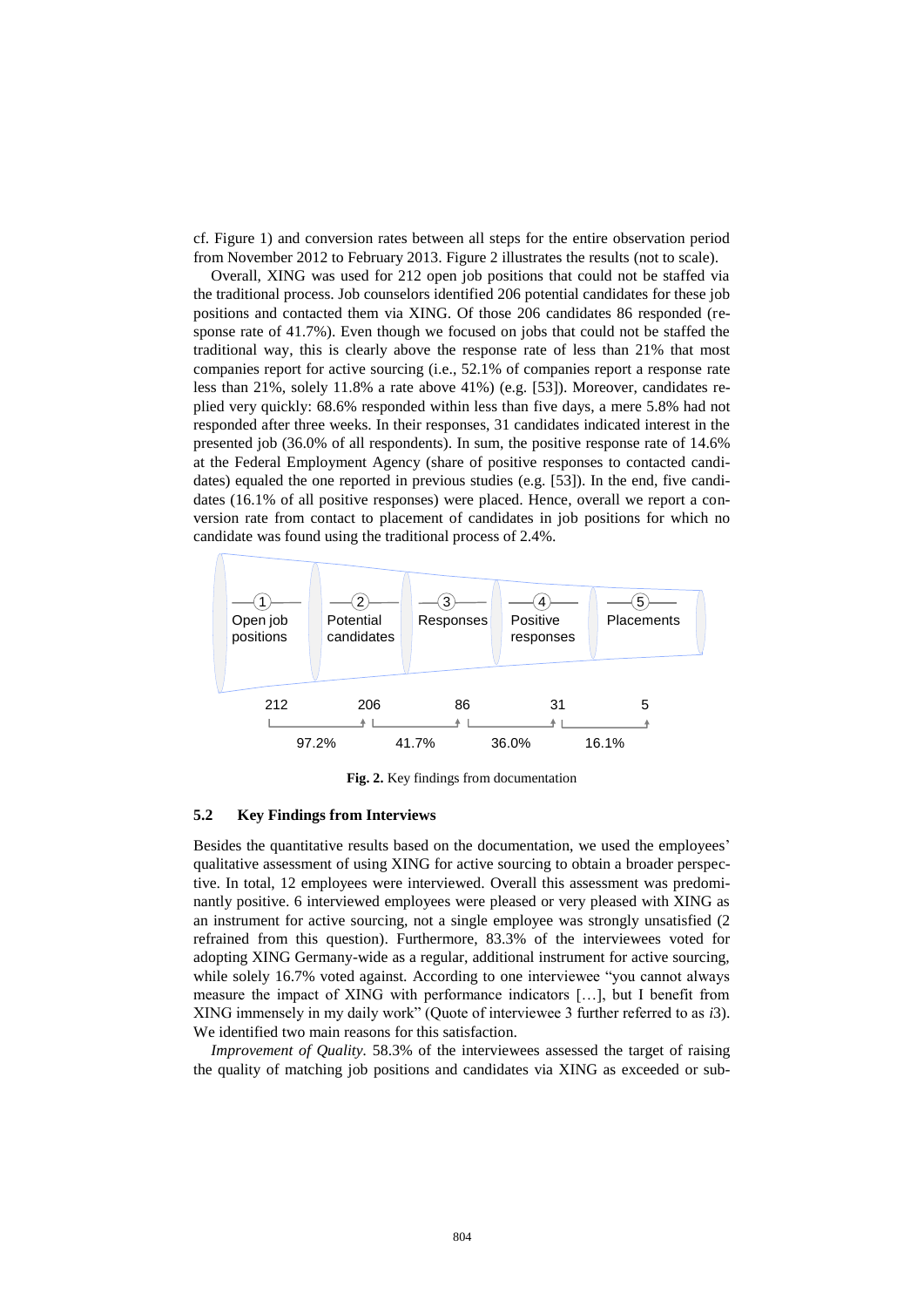stantially exceeded. They stated that "XING supports the quality of matching processes" (*i*9). According to the interviewees, this is due to additional and more detailed information about candidates (e.g. "XING enables us to better prepare ourselves for peculiarities of contact persons, for instance using their resumes on XING" (*i*2)). Apparently this overcompensates for the partially "limited functionalities of XING" (*i*6) of search algorithms some job counselors complained about.

*Reaching New Target Groups*. According to the interviewees XING should be used as a targeted recruiting approach. 75.0% of them evaluate XING to be an adequate or very adequate method for reaching new target groups. In particular candidates with an academic background can be reached via XING (e.g. "XING can be particularly useful for the staffing of management positions or positions that require an academic background" (*i*6)). In addition to the level of education, adequate target groups are defined by industry and region (e.g. "The effectiveness of XING strongly depends on [...] the industry of the companies" (*i*4); "We observe regional differences that determine whether XING is useful or not" (*i*6)).

In contrast to quality, efficiency was not explicitly mentioned as an advantage of active sourcing via XING (e.g. "XING is useful to improve quality. As for efficiency, XING is rather problematic, from my point of view" (*i*9)). However, although we focused on job positions difficult to staff (i.e. job positions that could not be staffed via the traditional process), the average assessment of time consumption did not substantially differ from the traditional process. In fact, four of the interviewees assessed the time-consumption of active sourcing via XING as comparable to the traditional process; surprisingly, four assessed it to be less time-consuming while only two stated that using XING for job sourcing was more time consuming (one interviewee refrained from this question). Besides temporary IT challenges, the time it took to explore whether candidates were interested in career opportunities (otherwise job counselors were not allowed to contact them), was named the main reason for the time intensity of using XING for active sourcing. (e.g. "To find out whether a candidate is interested in career opportunities takes often quite some effort" (*i*6)). Moreover, we observed two positive, unexpected effects of XING.

*Creation of Modern Branding*. According to 75.0% of the interviewees, using social media for active sourcing has a high or very high relevance for branding the Federal Employment Agency as a modern service provider (one of the Agency's strategic business objectives). The perception of the Agency was described as "modern" (*i*2*, i*5), "contemporary" (*i*9), "uncomplicated" (*i*2*, i*8) and "less formal" (*i*8).

*Support of Networking Activities*. Furthermore, some interviewees indicated that XING could be effectively used for networking enabling them to access new contacts and information (e.g., on professional events) "in a fast, uncomplicated and less formal way" (*i*8), as well as to create a more personal and familiar relationship (e.g. "XING is a new way of connecting with others and a different emotional level to start, expand and intensify contacts" (*i*3)). As, besides the Federal Employment Agency, several other organizations, for instance labor unions or the (local) chambers of commerce, are involved in initiatives counteracting skilled worker shortage and unemployment, networking is essential for the Federal Employment Agency.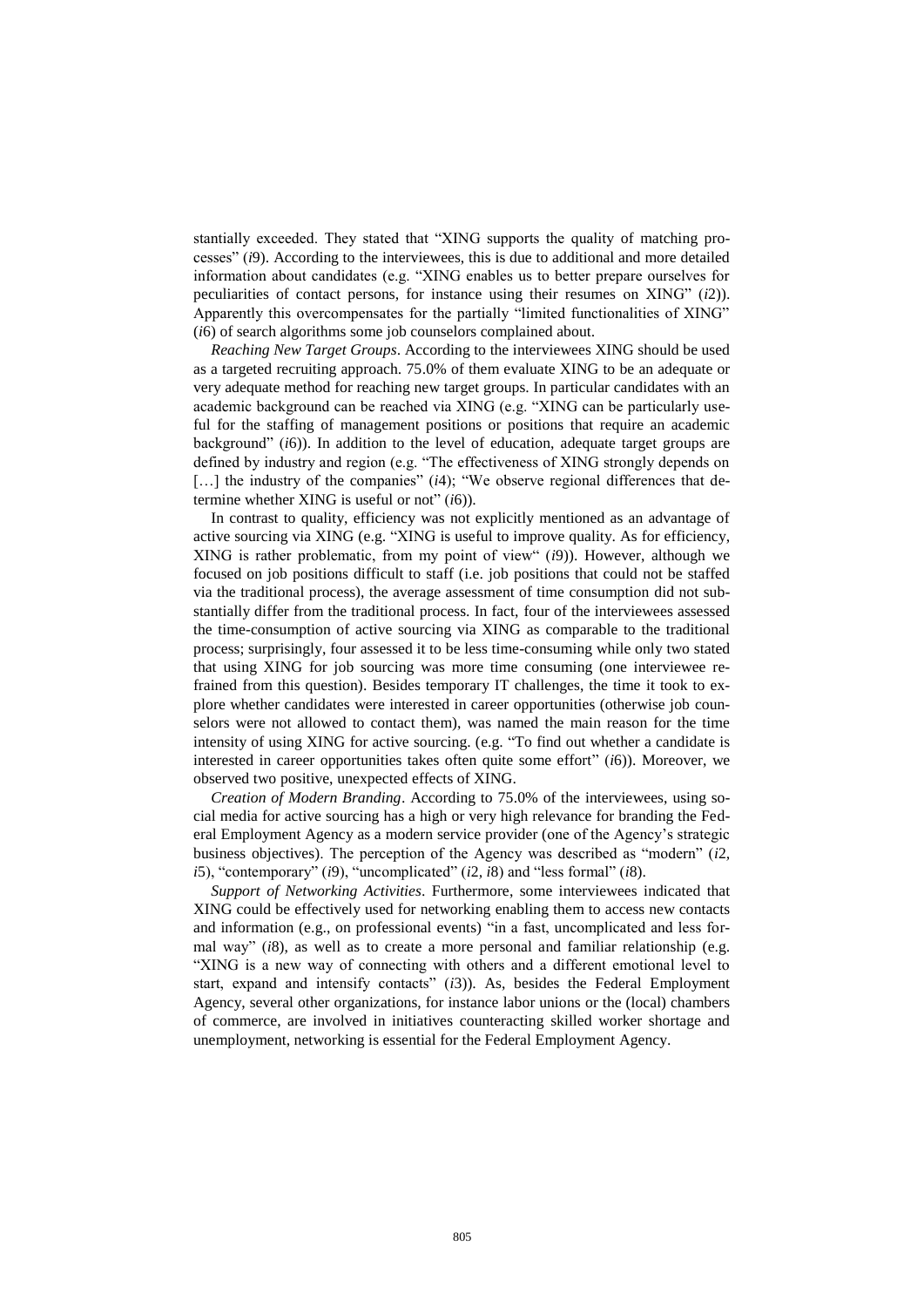# **6 Discussion**

#### **6.1 Implications for Theory and Practice**

To the best of our knowledge, our exploratory case study is the first to give initial insights on how active sourcing via social media helps alleviating the recent and increasingly relevant skilled worker shortage. In fact, we showed that active sourcing via XING made it possible to find and staff adequate candidates on open job positions for which the traditional process failed. We proposed a paradigmatic active sourcing process consisting of five steps. By tracking results on each step, our study is the first one to provide quantitative data on active sourcing in context of skilled worker shortage. This is especially relevant, since an unconfined comparison of the overall conversion rate with the one of traditional processes is not possible: Job positions for which active sourcing is (successfully) used are positions that could not be staffed otherwise, thus differing from regular positions in the traditional process. Therefore conversion rates are assumed to be lower in our case than for jobs in the traditional process. However, both surprisingly and counter-intuitively, we observed that the share of (positive) responses in our process was at least as high as for jobs overall reported in previous studies (cf. e.g. [53]). This indicates that social media platforms are a promising way to staff even those job positions that are hard to staff otherwise.

Second, based on our observations we did not only find that active sourcing via social media is working per se but that it also seems to provide high-quality matching of candidates and job positions due to additional and detailed information about candidates in social media. This finding is in line with practitioners' statements (e.g. [5]) and insights in e-recruiting in general (e.g. [54], [55]). Furthermore our interviews indicate that active sourcing via social media seems to be specifically suitable for job positions requiring qualified applicants with an academic background. Both our findings from interviews and our documentation results do not indicate improvements in time-efficiency compared to the traditional process: Overall, to staff one open job position, more than 40 candidates must be found and screened which certainly is a substantial effort. This finding is in line with previous theses from practitioners (cf. [5]). However, bearing in mind that we focused on job positions difficult to staff (which could not be staffed via the traditional process), an equal assessment of timeconsumption as for the traditional process may be interpreted as a positive rather than a negative attribute. Furthermore we observed that the time between first contact and response by the candidates was short. Thus active sourcing via social media could help to improve time-to-hire as also observed for online-application forms [54]. Taken together, as regards to practitioners, our above findings suggest that social media should be used as a targeted recruiting process for job positions where both highquality matching and applicants with an academic background are required, justifying the time investment. Thus it is an additional recruiting channel, not a substitute.

Third, the findings of our study indicate that using social media for recruiting can have the positive by-products of a modern and positive company branding for companies and organizations as well as a strengthening of employees' networking activities.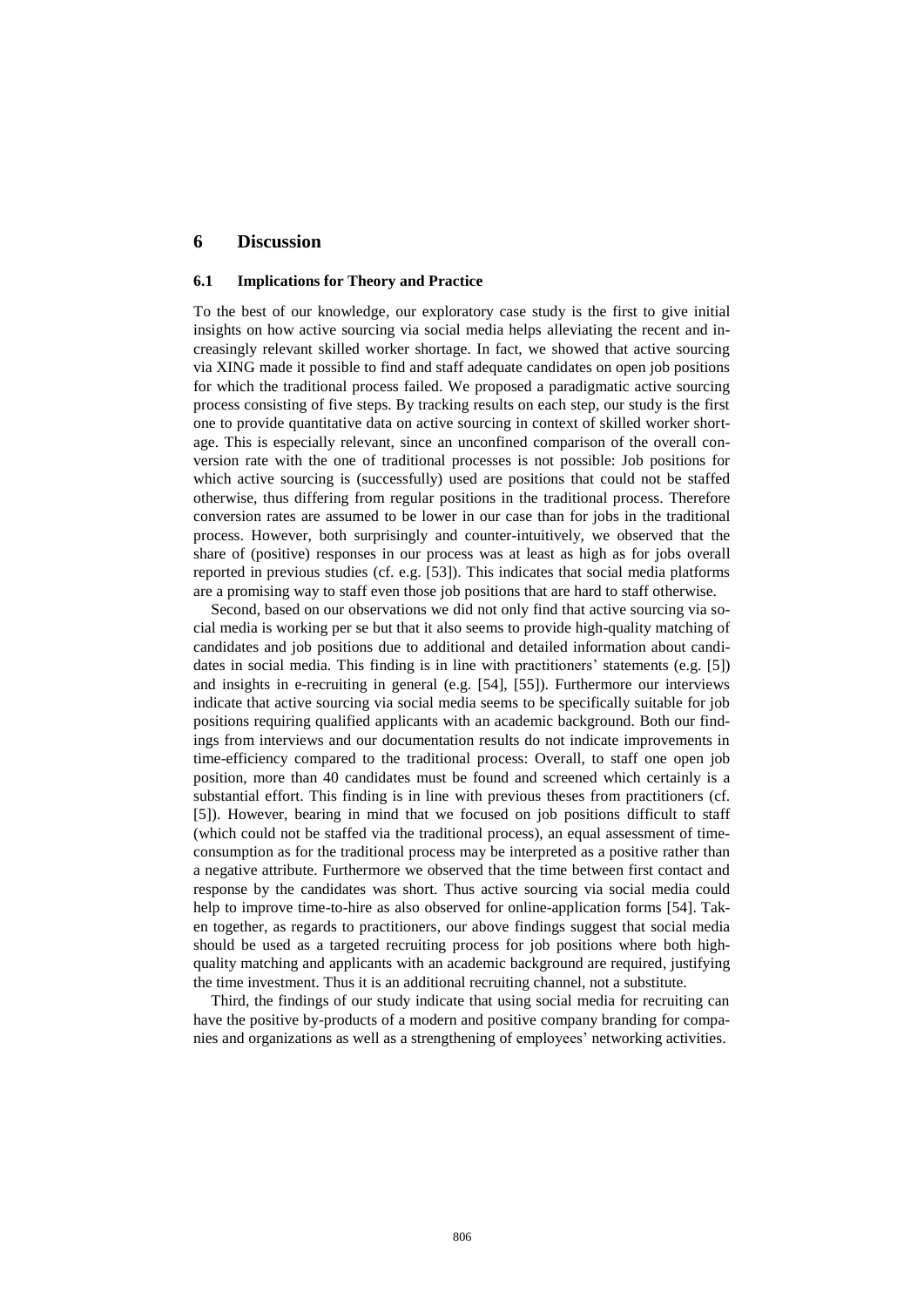#### **6.2 Limitations**

Despite our contribution, there are limitations which require critical discussion and can serve as starting points for future research. First, we only conducted a single case study within a public sector organization, raising the question, whether all finding can be transferred to other organizations and companies. Nevertheless, we believe that our results are significant as the German Federal Employment Agency was selected for several reasons: First, it is substantially affected by the shortage of skilled workers. Bundling open job positions of various (private) companies allowed us to consider a critical mass of job positions in different industries. Furthermore the pilot was conducted in three different locations of Germany. Thus we may well assume that our results have certain significance and hold also true for other companies and organizations in other countries and sectors. Also this case allowed us to gain deep insights in a natural setting [41]. Second, in our analysis we focused on job positions that could not be staffed using the traditional process, making it difficult to compare the outcomes of active sourcing via XING with the traditional process. We deliberately chose this design, accepting this drawback, to evaluate the potential of active sourcing via social media in the context of skilled worker shortage, a focus which, to the best of our knowledge, has not been addressed by any previous study. Indeed, in times of an increasing shortage of skilled workers, companies and organizations are searching for innovative recruiting processes precisely for such jobs. Nevertheless, future research should also analyze active sourcing via social media for jobs in general and in comparison to the traditional process. Third, we must mention that we did not economically evaluate the benefits and costs of using social media for active sourcing although companies or organizations should not neglect that using social media is associated with costs, for instance for training recruiting specialists [56]. Thus, it is necessary to further investigate the cost efficiency of social media and determine to what extent it is worthwhile to use social media for active sourcing.

## **7 Conclusion**

Due to a growing skilled worker shortage, ever more companies are searching for new and innovative ways to find and attract talent. Despite the increasing interest of practitioners to use social media in recruiting, there is still a lack of research on active sourcing [8], [13]. The aim of this paper was to address this gap and analyze how active sourcing via social media can help to alleviate skilled worker shortage. We conducted a case study in cooperation with the German Federal Employment Agency. Being faced with a vast number of open job positions in innumerable companies it seems a good choice for our research question. Our findings indicate that XING is a suitable approach to find candidates for open job positions for which the traditional recruiting process failed. In particular, active sourcing via social media is suitable as a targeted approach for job positions requiring high-quality matching and applicants with an academic background. Time-efficiency is rated equal to the traditional process. Our study furthermore indicates that active sourcing via social media can have positive by-products, such as the creation of a modern company brand and the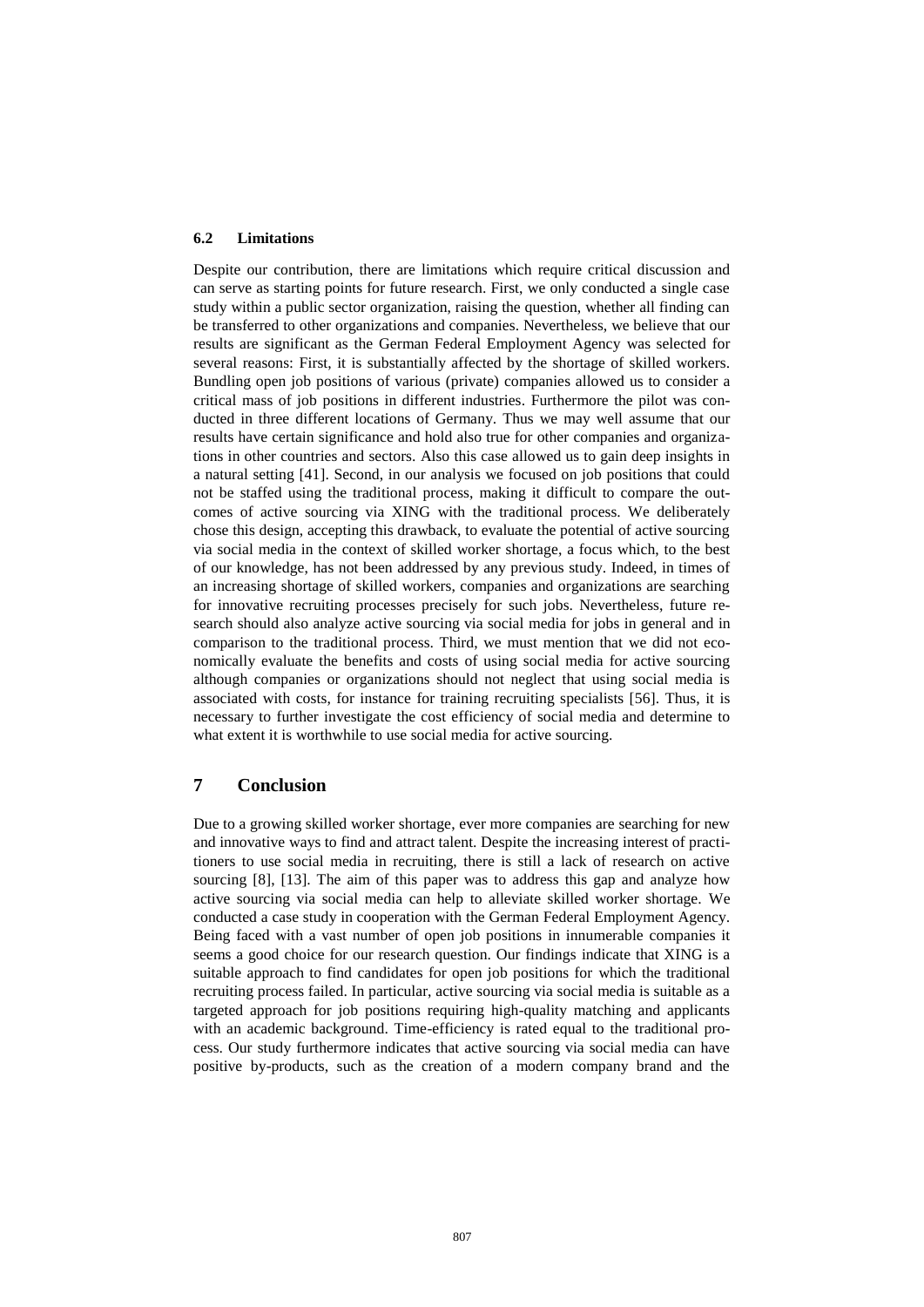strengthening of the networking activities of its employees. With our paper, we hope to contribute to a better understanding of the emerging phenomenon of active sourcing via social media and to stimulate further research on this fascinating topic.

# **Acknowledgement**

We would like to thank the Dr. Theo and Friedl Schoeller Research Center for Business and Society at the University of Erlangen-Nuremberg, Germany for its support.

# **References**

- 1. Weitzel, T., Eckhardt, A., Laumer, S., von Stetten, A., Maier, C., Weinert, C.: Recruiting Trends 2014. Monster Worldwide Deutschland GmbH (2014)
- 2. Ruiz, G.: Performance management underperforms. Workforce Management 85, 4749 (2006)
- 3. Shah, C., Burke, G.: Skills shortages: concepts, measurement and policy responses. Australian Bulletin of Labour 31, 44-71 (2005)
- 4. Dobbs, R., Lund, S., Madgavkar, A.: Talent tensions ahead. A CEO briefing. McKinsey Quarterly (2012)
- 5. Girard, A., Fallery, B.: e-Recruitment. From Transaction-Based Practices to Relationship-Based Approaches. In: Bondarouk, T., Huub, R., Looise, J.K. (eds.) Advanced Series in Management, pp. 143–158. Emerald Group Publishing Limited (2011)
- 6. Heidemann, J., Klier, M., Probst, F.: Online Social Networks. A Survey of a Global Phenomenon. Computer Networks 56, 3866–3878 (2012)
- 7. Brecht, F., Eckhardt, A.: Employer Branding via Social Network Sites. A Silver Bullet to Attract IT Professionals? In: ECIS Proceedings (2012)
- 8. Davison, H.K., Maraist, C., Bing, M.N.: Friend or Foe? The Promise and Pitfalls of Using Social Networking Sites for HR Decisions. J Bus Psychol 26, 153–159 (2011)
- 9. Brecht, F., Koroleva, K., Guenther, O.: Increasing Global Reach: Using Social Network Sites for Employer Branding. In: Wirtschaftsinformatik Proceedings (2011)
- 10. Brown, V.R., Vaughn, E.D.: The Writing on the (Facebook) Wall. The Use of Social Networking Sites in Hiring Decisions. J Bus Psychol 26, 212–225 (2011)
- 11. DeKay, S.: Are Business-Oriented Social Networking Web Sites Useful Resources for Locating Passive Jobseekers? Results of a Recent Study. Busin. Comm. Quart. 72, 101– 105 (2008)
- 12. Doherty, R.: Getting social with recruitment. Strategic HR Review 9, 22 (2010)
- 13. Black, S.L., Johnson, A.F.: Employers' Use of Social Networking Sites in the Selection Process. Journal of Social Media in Society 1, 7–28 (2012)
- 14. Richter, D., Riemer, K., Vom Brocke, J.: Internet Social Networking. Stand der Forschung und Konsequenzen für Enterprise 2.0. Wirtschaftsinformatik 53, 89–103 (2011)
- 15. Kane, G. C., Alavi, M., Labianca, G., Borgatti, S. P.: What's Different About Social Media Networks? A Framework and Research Agenda. MIS Quarterly 38, 275–304 (2014)
- 16. Back, A., Gronau, N., Tochtermann, K.: Web 2.0 und Social Media in der Unternehmenspraxis. Grundlagen, Anwendungen und Methoden mit zahlreichen Fallstudien (2012)
- 17. Trusov, M., Bucklin, R.E., Pauwels, K.: Effects of word-of-mouth versus traditional marketing. Findings from an internet social networking site. J. of Market. 73, 90–102 (2009)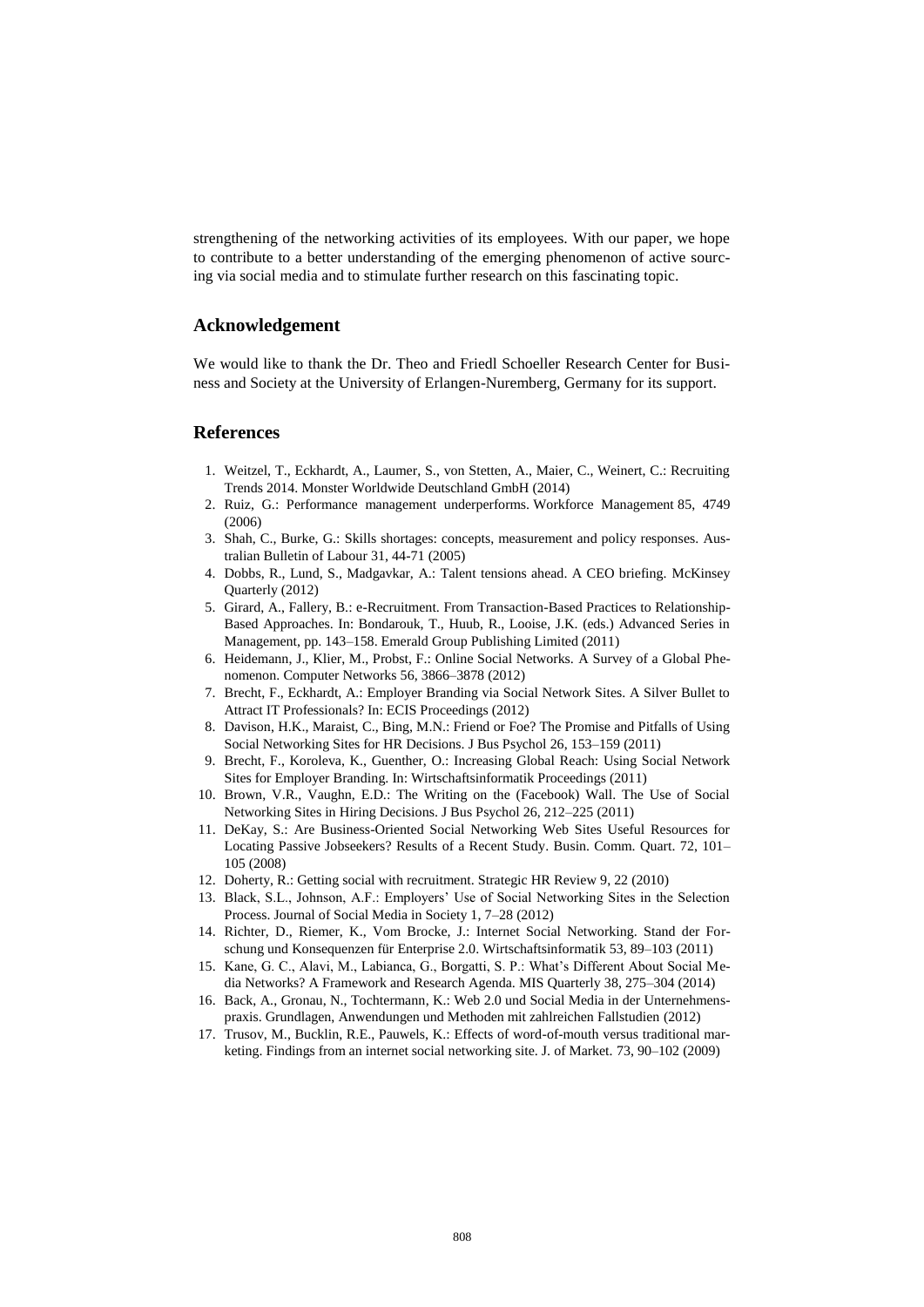- 18. Kozinets, R.V., Hemetsberger, A., Schau, H. J: The wisdom of consumer crowds. Journal of Macromarketing 28, 339–354 (2008)
- 19. Wang, C., Zhang, P.: The Evolution of Social Commerce. The People, Management, Technology, and Information Dimensions. Comm. of the Ass. for Inf. Systems 31, 105– 127 (2012)
- 20. Bonchi, F., Castillo, C., Gionis, A., Jaimes, A.: Social network analysis and mining for business applications. ACM Transactions of Intellig. Systems and Techn. 2, 22–37 (2011)
- 21. Berger, K., Klier, J., Klier, M., Richter, A.: "Who is Key…?" Value Adding Users in Enterprise Social Networks. In: ECIS Proceedings (2014)
- 22. Vaezi, R., Dusya, V.: Weblog Impact on Organizational Intellectual Capital and Innovative Capabilities, In: ACIS Proceedings (2011)
- 23. Riding, D., Lapke, M.: Social Networking Media Usage To Increase Expatriate Employee Perceived Organizational Support And Decrease Turnover. In: SAIS Proceedings (2013)
- 24. Bibbo, D., Sprehe, E., Michelich, J., Eun Lee, Y.: Employing Wiki as a Collaborative Information Repository in a Media and Entertainment Company: The NBC Universal Case. In: ICIS Proceedings (2010)
- 25. BMELV: Umfrage zu Haltung und Ausmaß der Internetnutzung von Unternehmen zur Vorauswahl bei Personalentscheidungen des BMELV (2009)
- 26. Thew, D.: LinkedIn a user's perspective. Using new channels for effective business networking. Business Information Review 25, 87–90 (2008)
- 27. Barrow, S., Mosley, R.: The Employer Brand. Bringing the Best of Brand Management to People at Work. John Wiley & Sons (2005)
- 28. Ambler, T., Barrow, S.: The Employer Brand. J of Brand Management 4, 185–206 (1996)
- 29. Skeels, M. M., Grudin, J.: When Social Networks Cross Boundaries. A Case Study of Workplace Use of Facebook and LinkedIn. In: ACM Proceedings (2009)
- 30. Backhaus, K.: An Exploration of Corporate Recruitment Descriptions on Monster.com. Journal of Business Communication 41, 115–136 (2004)
- 31. Kluemper, D.H., Rosen, P.A.: Future employment selection methods: evaluating social networking web sites. Journal of Managerial Psychology 24, 567–580 (2009)
- 32. Narisi, S.: Social networking profiles more accurate than resumes?, <http://www.hrtechnews.com/social-networking-profiles-more-accurate-than-resumes/> (Accessed 21.01.2010) (2009)
- 33. Madera, J.M., Chang, W.: Using Social Network Sites to Investigate Employees in the Hospitality Industry. In: International CHRIE Conference Proceedings (2011)
- 34. Zeidner, R.: How deep can you probe? HR Magazine 52, 57–62 (2007)
- 35. Ågerfalk, P.J.: Embracing diversity through mixed methods research. European Journal of Information Systems 22, 251–256 (2013)
- 36. Mingers, J.: The paucity of multimethod research. A review of the information systems literature. Information Systems Journal 13, 223–249 (2003)
- 37. Creswell, J.W., Clark, P., Vicki, L.: Designing and conducting mixed methods research. Sage Publications (2011)
- 38. Venkatesh, V., Brown, S.A., Bala, H.: Bridging the Qualitative-Quantitative Divide: Guidelines for Conducting Mixed Methods Research in Information Systems. MIS Quarterly 37, 21–54 (2013)
- 39. Yin, R.K.: Case Study Research, Design and Methods. Sage Publications (2009)
- 40. Roethlisberger, F.J.: The Elusive Phenomena. Harvard Business School, Division of Research (1977)
- 41. Benbasat, I., Goldstein, D.K., Mead, M.: The Case Research Strategy in Studies of Information Systems. MIS Quarterly 11, 369–385 (1987)